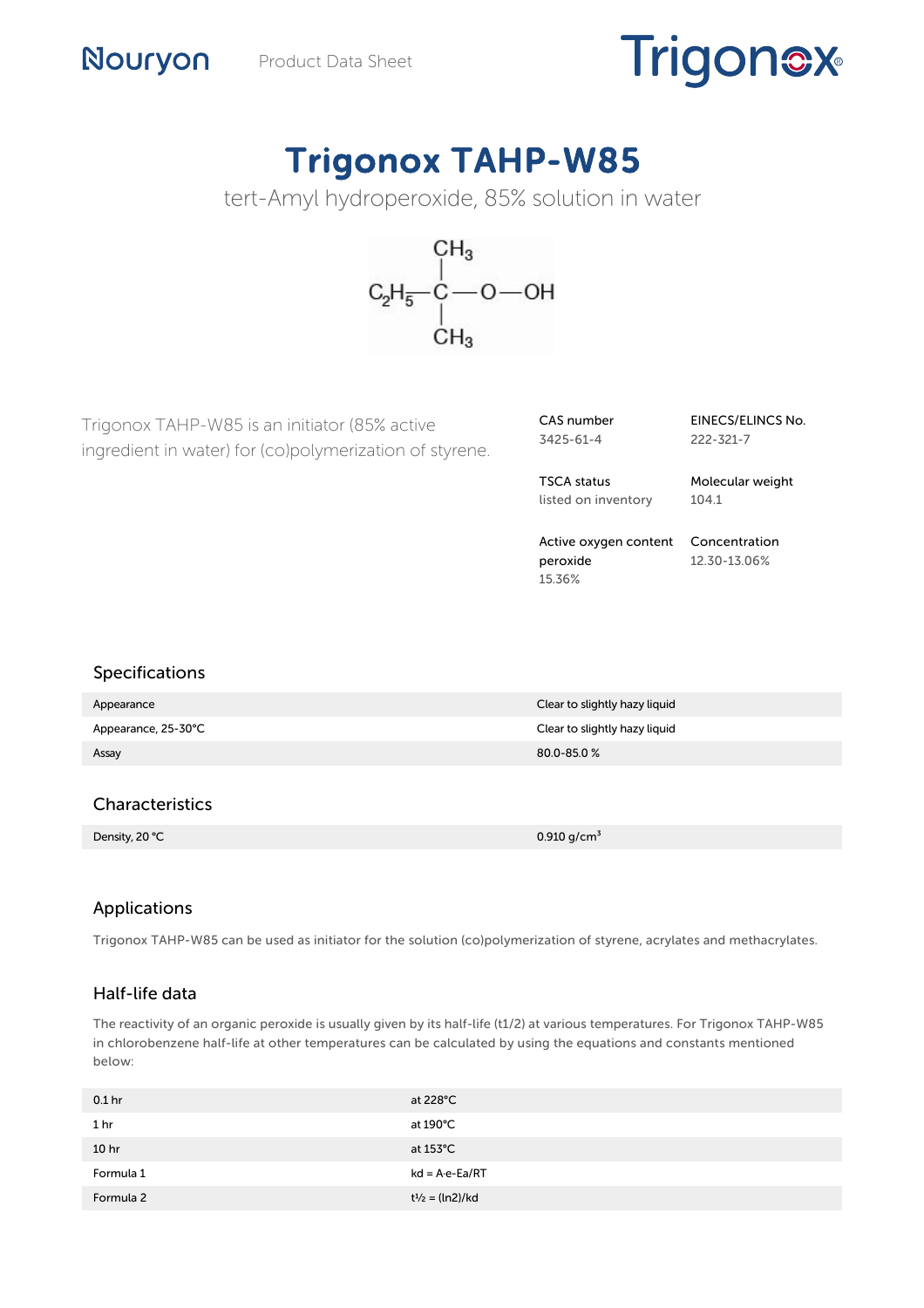### Thermal stability

Organic peroxides are thermally unstable substances, which may undergo self-accelerating decomposition. The lowest temperature at which self-accelerating decomposition of a substance in the original packaging may occur is the Self-Accelerating Decomposition Temperature (SADT). The SADT is determined on the basis of the Heat Accumulation Storage Test.

| <b>SADT</b> | $80^{\circ}$ C                                                                                                                                       |
|-------------|------------------------------------------------------------------------------------------------------------------------------------------------------|
| Method      | The Heat Accumulation Storage Test is a recognized test method for the<br>determination of the SADT of organic peroxides (see Recommendations on the |
|             | Transport of Dangerous Goods, Manual of Tests and Criteria - United Nations, New                                                                     |
|             | York and Geneva).                                                                                                                                    |

#### Storage

Due to the relatively unstable nature of organic peroxides a loss of quality can be detected over a period of time. To minimize the loss of quality, Nouryon recommends a maximum storage temperature (Ts max. ) for each organic peroxide product.

| Ts Max. | $30^{\circ}$ C                                                                                                                                                                         |
|---------|----------------------------------------------------------------------------------------------------------------------------------------------------------------------------------------|
| Ts Min. | -5°C                                                                                                                                                                                   |
| Note    | When stored according to these recommended storage conditions, Trigonox<br>TAHP-W85 will remain within the Nouryon specifications for a period of at least 3<br>months after delivery. |

#### Packaging and transport

The standard packaging is a 30-liter HDPE can (Nourytainer) for 25 kg peroxide solution or in polyethylene drums of 400 lb net weight. Delivery in a 2200 lbs net composite Intermediate Bulk Container is also possible in North America. Both packaging and transport meet the international regulations. For the availability of other packed quantities consult your Nouryon representative. Trigonox TAHP-W85 is classified as Organic peroxide type F; liquid, Division 5. 2; UN 3109.

#### Safety and handling

Keep containers tightly closed. Store and handle Trigonox TAHP-W85 in a dry well-ventilated place away from sources of heat or ignition and direct sunlight. Never weigh out in the storage room. Avoid contact with reducing agents (e. g. amines), acids, alkalis and heavy metal compounds (e. g. accelerators, driers and metal soaps). Please refer to the Safety Data Sheet (SDS) for further information on the safe storage, use and handling of Trigonox TAHP-W85. This information should be thoroughly reviewed prior to acceptance of this product. The SDS is available at nouryon.com/sds-search.

#### Major decomposition products

Methane, tert-Amyl alcohol, Ethane, Propane